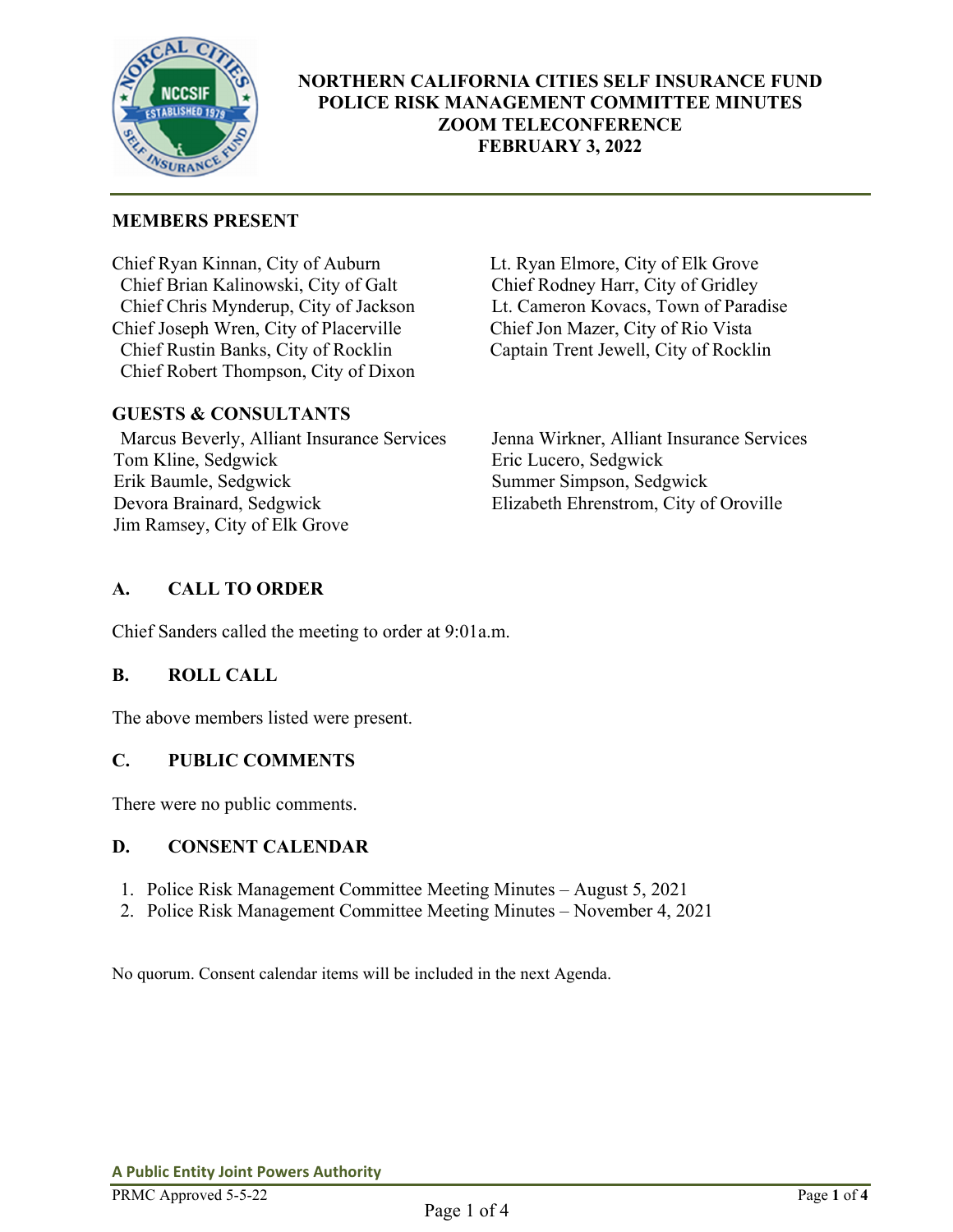

# **E. RISK MANAGEMENT**

### **E.1. Workers' Compensation Claims Analysis for Police**

Erik Baumle from Sedgwick gave an overview of the NCCSIF Workers' Compensation, trending report for fiscal years 2016-2021. In 2019-2020 we did a get job at recovery for claims. NCCSIF had a 115% closing ratio in 2016-2017. For 2020-2021 the closing ratio was 96%. Claims increase from 322 to 401 claims from 2019-2020 to 2020-2021. The top 10 causes of injury were strain, inhalation, person in act of crime, lifting, pandemic, not physical, fall/slip, stuck by, cumulative, and repetitive motion. Police Litigation rate by fiscal year is less that 3%, which is less than the state average.

Members asked what the average closing rate is. Mr. Baumle mentioned it takes about 2 years to close the claims.

*Chief Thompson joined to call at 9:31 a.m.* 

Members discussed issues with getting employees back to work. Members also discussed having nurse case managers for law enforcement employees.

### **E.2. Police Risk Management Grant Funds**

Mr. Beverly discussed the Police Risk Management Grant Funds. Mr. Beverly discussed the Lens lock camera program being a good option for cameras.

The City of Anderson and the City of Galt haven't used the Grant Funds.

### **E.3 Legislative Spotlight**

Mr. Tom Kline discussed California Laws with new requirements for police agencies.

Senate Bill 586- Bradford. Peace officers: certification. Is a companion bill to AB 296.

AB 296: Limon, Code enforcement officers: safety standards.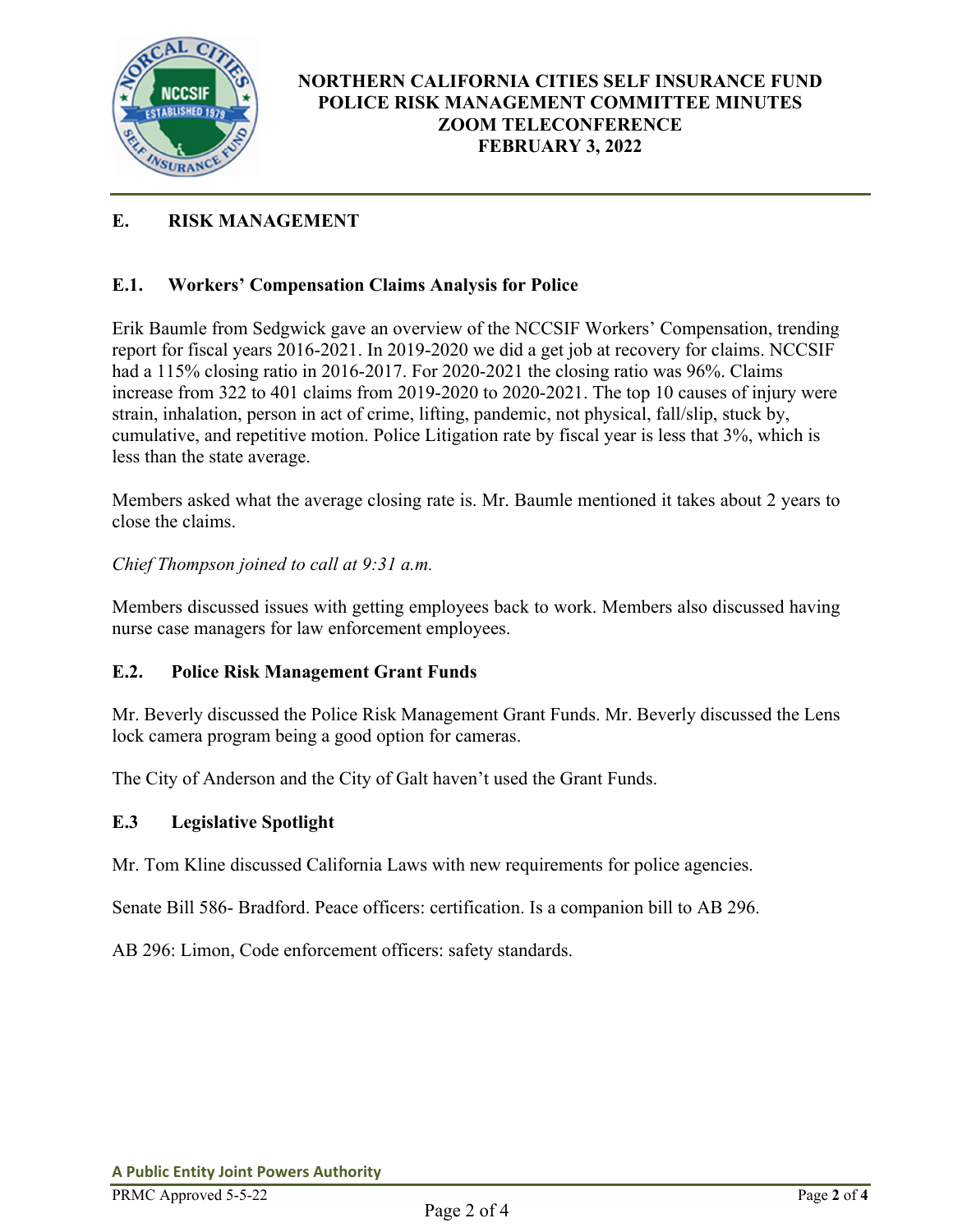

# **NORTHERN CALIFORNIA CITIES SELF INSURANCE FUND POLICE RISK MANAGEMENT COMMITTEE MINUTES ZOOM TELECONFERENCE FEBRUARY 3, 2022**

# **E.4. Technology discussion**

Mr. Kline gave an overview of Law Enforcement Technologies.

- **1. Artificial Intelligence (AI)** *flock safety*
- **2. Automatic License Plate Recognition (ALPR)**
- **3. Biometrics**
- **4. Body-Worn Cameras and In-Car Video Systems**
- **5. Body Worn Camera Auditing** *Frontline Public Safety Services*
- **6. Communication** *Tango Tango*
- **7. Drones Unmanned Aircraft Systems (UAS)**
- **8. Gunshot Detection Systems (GDS)**
- **9. Handheld Lasers**
- **10. Robots**
- **11. Robotic Cameras**
- **12. Smarter Police Cars**
- **13. Tablets**
- **14. Thermal Imaging**
- **15. Vehicle Pursuit Dart** *Starchaser demonstration*
- **16. Video Doorbells**
- **17. Video Redaction Software** *Veritone*

Flock safety is primarily a license plate reader.

Mr. Beverly mentioned members reporting drones to us. CJPRMA can cover them for Liability and Hull Coverage.

Special Resolutions for Drones, 481 we would be required to add it to policy and resolution. You need special authorization from the City to use drones. The local governing body would need to do a resolution from the City Council to use drones.

### **E.5. ROUND TABLE DISCUSSION**

Mr. Kline discussed the two options for trainings for our May meeting.

- 1. Workers' Compensation Presumptions for Police Leadership presented by Sedgwick
- 2. Social Worker, Therapist, Cop: Managing Today's Police Risk (Developments in deescalation and positional asphyxiation litigation) presented by Kevin Allen and Patrick Moriarty of Allen, Glaessner, Hazelwood & Werth.

Mr. Kline discussed the Yolo County Crisis intervention team. Let Tom know if you have interest in hearing about the services.

**A Public Entity Joint Powers Authority**